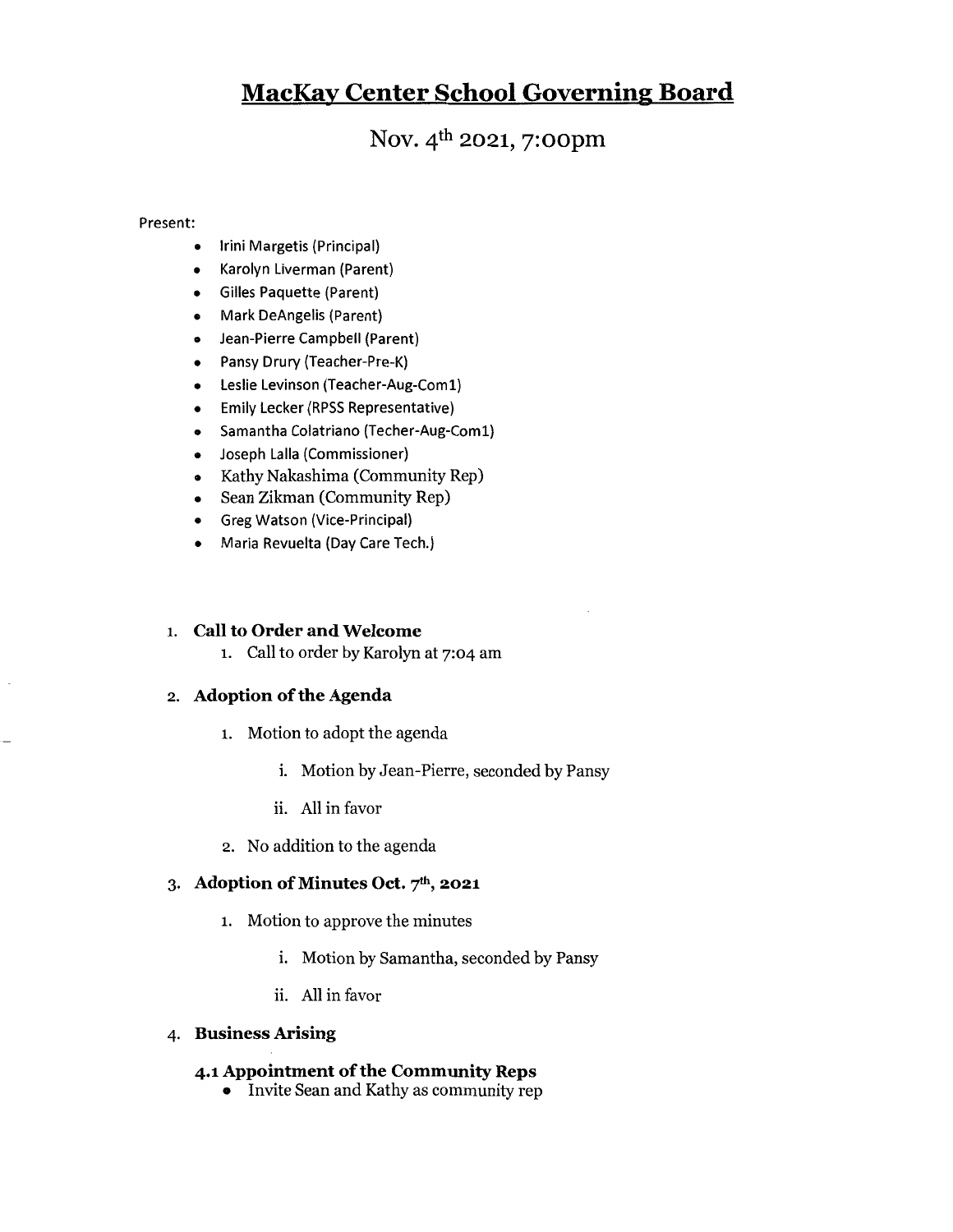## MacKav Center School Governine Board

### Nov. 4<sup>th</sup> 2021, 7:00pm

- ® Emily will continue to join as <sup>a</sup> guest
- ® Motion to appoint the community rep
	- o Motion by Samantha seconded by Leslie

### PUBLIC QUESTION PERIOD

- $\bullet$  No questions from the public
- 5. Reports

### 5.1 Commissioner

- ® No finance to provide online education from the Government this year.
- ® For students exempt from attending school there is <sup>a</sup> group of <sup>5</sup> schools that will give them the support they need.
- ® The teacher shortage continues, not enough bodies.
- Having trouble finding tradesmen to fulfill contracts.

### 5.2 Principal / Vice Principal

- ® All teacher roles are filled up.
- ® Parents will be receiving progress reports via Mozaik. Absences will be reported through Mosaik also.
- We have received a very generous donation from the Michael Reid Foundation of 2ok \$ with a virtual softball competition.
- Press conference on October 28th for official launch of the playground fundraiser.
- ® The reception was very positive, <sup>a</sup> lot of outreach.

### 5.3 Teachers

- Geordie production of the Paperbag Princess. It was a very good success<br>• The Halloween committee was fantastic. The pumpkin carving contest gr
- The Halloween committee was fantastic. The pumpkin carving contest grew exponentially with a lot of great ideas.
	- $\circ$  Might put up pictures of the pumpkin on the website.
- On the last PED the teacher participated in a professional development program.<br>• The Terry Fox marathon starts next week. We most likely surpassed our goal of
- The Terry Fox marathon starts next week. We most likely surpassed our goal of 4k \$.

### 5.4 RPSS

- ® <sup>A</sup> lifrtle short staffed in the rehab world, actively recruiting.
- Short one SLP and one Physio.
- ® Currently planning for the parent night on November 25th; The parent night will be virtual again this year.
- ® Currently in <sup>a</sup> workshop to help facilitate the parents' involvement.
	- o Potential community outreach to see what the parents' involvement.

# 5.5 Daycare / Lunch<br>Started the breakfase

- Started the breakfast program. It has worked out very well this year, kids are liking it a lot.
- A lot of fresh food.
- A for or fresh food.<br>• breakfast is delivered directly to the classroom.
- How does it affect children who are late? @
	- o They eat it when they come into the class.
	- o Milk is only kept for i hour.

# 5.6 Parent Representative<br>
No parent undate

No parent update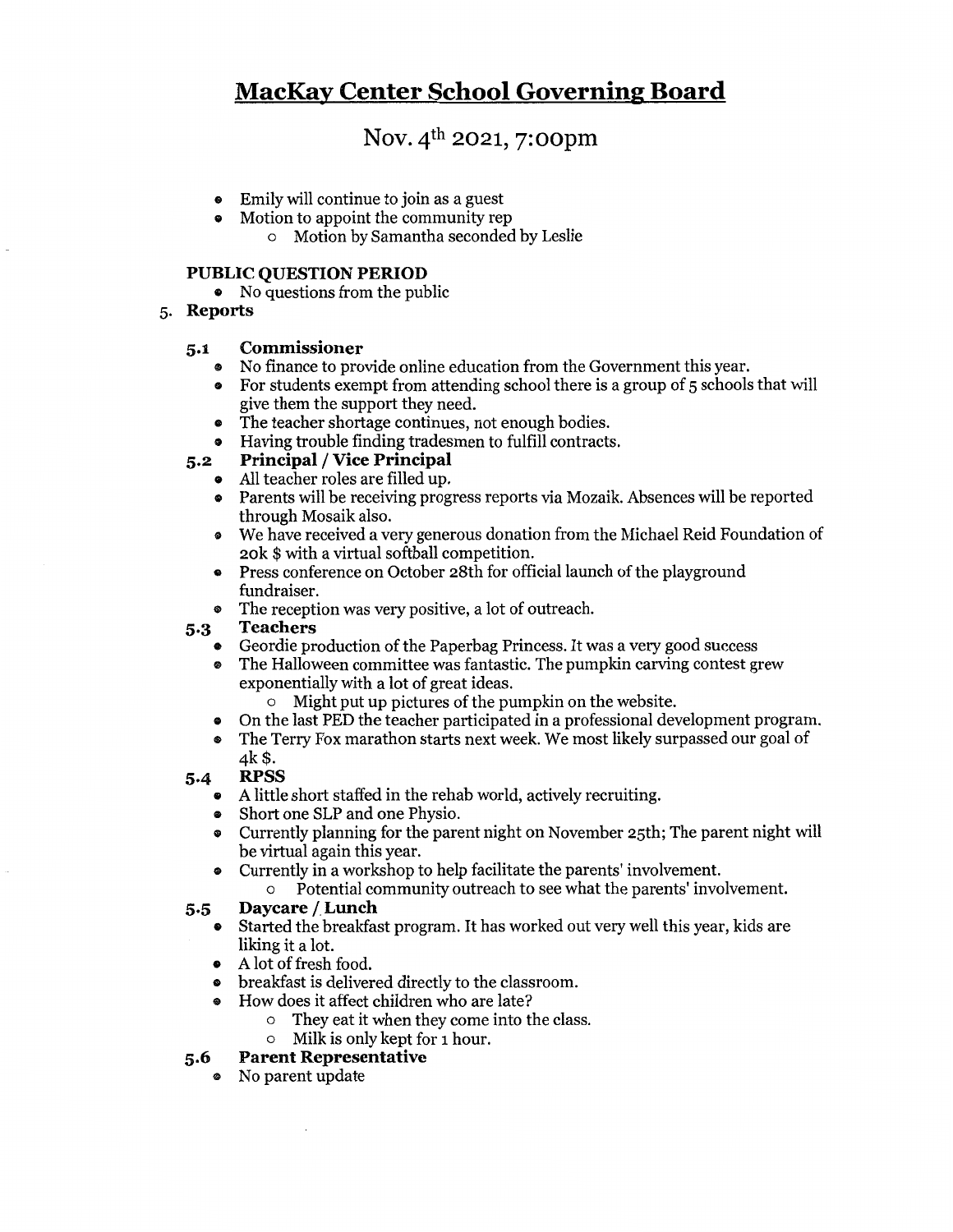### MacKav Center School Governine Board

Nov.  $4^{th}$  2021, 7:00pm

### 6. New Business

### 6.1 Adoption of the Rules of Internal Management

- Motion to pass
- ® Motion by Samantha, seconded by Pansy
- ® All in favor, passed

### 6.2 Annual School Budget

- Reviewed fund 5
- Reviewed fund 6
	- <sup>o</sup> We are allowed to go on outings this year
- Reviewed fund 7

### 6.3 Educational Project/Success Plan

- We will be reviewing this further in the December GB meeting
- 9 This year all schools will be reviewing the educational project to determine a plan for the next 3 years

### 6.4 Special Activity for Staff

- » Request fund of <sup>1400</sup> \$ to offer staff coffee bar
- » Motion to approve
- » Motion by Gilles, seconded by Jean-Pierre
- All in favor, passed

### 7. Field Trips & Fundraisers

#### 7.1 To Ratify

• Nothing to ratify

#### 7.2 Field Trips

- No fîeld trip planned at the moment
- Some teachers are starting to make plans for <sup>a</sup> field trip
- 7.3 Fundraisers
	- No fundraisers

### 8. Varia

® No Varia

### 9. Good&Welfare

9.1 Congratulations to MAB-Mackay and PEL School and the Habilitas Foundation on a wonderful and inspirational campaign launch.

### 10. Adjournment - Next meeting Dec. $9<sup>th</sup>$ , 2021

» Meeting adjourned at 20:05

Respectfully,

Karolyn Liverman

Governing Board Chairperspn

Irini Margetis, Princip